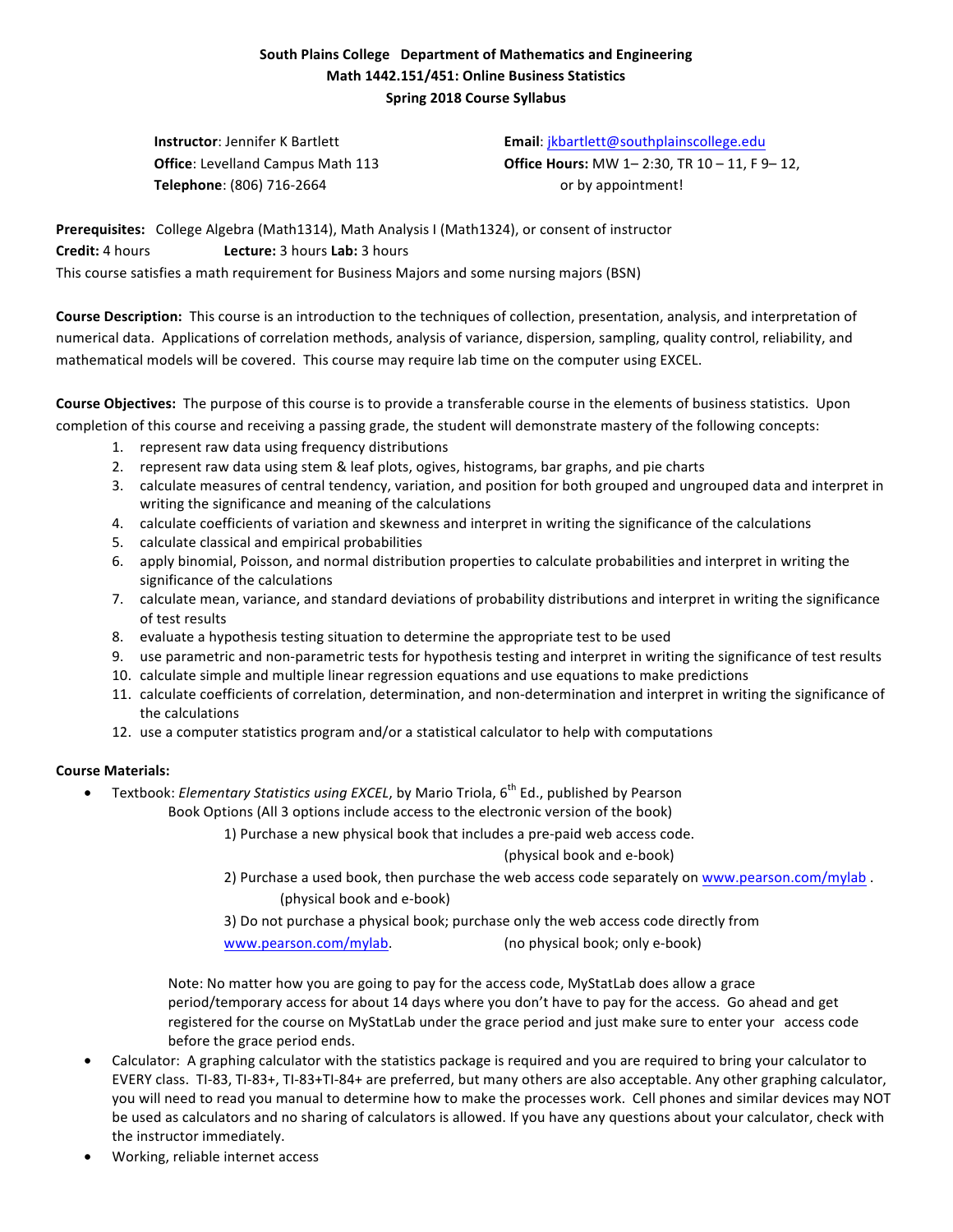Methods of Learning Assessment: Students will be continually assessed throughout the course via online questioning, paper work, and individual help in my office. Other methods of assessment include:

- **Websites:** There will be two websites that we will use for our course.
	- I. MyStatLab, www.pearson.com/mylab, will house all of the online homework and quizzes. You may purchase an access code directly from www.pearson.com/mylab. See MyStatLab instructions below for more info.
	- II. Blackboard is the online course management system that will be used for this course. The course syllabus as well as any other class handouts can be accessed through Blackboard. Login at http://southplainscollege.blackboard.com . The user name and password should be the same as the MySPC and SPC email.

User name: first initial, last name, and last 4 digits of the Student ID

Password: Original Campus Connect Pin No. (found on SPC acceptance letter)

Blackboard will also house your official grade book with current average and all course notes and video links. Students are responsible for checking the accuracy of their posted grades. Students that disagree with a grade, will

need to discuss it with the professor within one week of the grade being posted on BlackBoard.

- Make-up Policy: The course calendar has an outline of all due dates for all homework, quizzes, and the midterm and final exams. These due dates are the absolute LAST time that the assignment must be completed by. Due to personal, computer, or other issues that might come up, I highly recommend you work AHEAD of the due dates. If you cannot get an assignment completed by the due date, for whatever reason, you will receive a grade of a 0, so please take that into consideration when doing your coursework. To be fair to ALL students, I WILL NOT BE EXTENDING ANY ONLINE ASSIGNMENTS. So in short, there are NO make-ups for assignments!
- **Communication:** I will do my best to respond within 1 business day after receiving an email Monday through Friday and will be checking emails throughout the regular business day Monday through Friday. If I do not respond within 24 hours please email again. Use your SPC email for this course, otherwise I cannot guarantee I will receive and respond to other email addresses.
- Homework: Homework will be assigned online through MyStatLab: www.pearson.com/mylab. Please see the MyStatLab instructions below for more information. Typically the online homework assignments are due at 11:59pm, on Fridays of every week, and allow up to 5 attempts per problem, accepting the best score of these attempts. I suggest you do these online problems as a minimum. I strongly encourage you to work more problems from the book (hard copy book or electronic version) for sufficient practice for the exams. Homework dates are subject to change so please check the online due dates often.
- Quizzes: Quizzes will also be assigned online through MyStatLab: www.pearson.com/mylab. Quizzes are timed, meant to take the place of Chapter tests in a regular in-person class, and are usually due on Sundays. Quizzes are also to get you comfortable with having a number of problems to work in a certain time limit, so that you are ready to take your timed proctored midterm and final exam. Quizzes are not proctored but will be TIMED. Once you start the quiz it must be completed in the time allowed. Quiz questions will come from or be closely related to the online homework.
- Midterm & Final Exams: There will be 2-proctored exams during the semester: a midterm and a final exam. The Midterm and Final Exam must be proctored, completed and returned to the instructor by the dates listed in the course calendar, and will be timed at 2.5 hours. A "Proctor Form" will be emailed out at the beginning of the semester so everyone can find an appropriate proctor and provide the requested information about the proctor to your instructor. All proctors MUST BE APPROVED by the instructor. Everyone must complete the "Proctor Form" and return it to me on or before Tuesday, January 30<sup>th</sup>.

Midterm Exam: must take either Wednesday, March  $7<sup>th</sup>$  from 6:00-8:30 at Reece Campus Building 2 Room 233 or Thursday, March 8<sup>th</sup> from 8:00-10:30 at Levelland Campus Math Building Room 116A Final Exam: must take either Wednesday, May 2<sup>nd</sup> from 6:00-8:30 at Reece Campus Building 2 Room 233 or Thursday, May 3<sup>rd</sup> from 8:00-10:30 at Levelland Campus Math Building Room 116A

You will need to arrange your school/life/work schedules to accommodate taking the midterm and final exams at the specified times. If you do not, you will receive a grade of a 0 for that exam.

| <b>Grading Policy:</b>                       |     | <b>Grading Scale:</b> |    |
|----------------------------------------------|-----|-----------------------|----|
| <b>Homework Average</b>                      | 20% | 90-100%A              |    |
| <b>Quiz Average</b>                          | 20% | 80-89%                | B  |
| Midterm Exam                                 | 30% | 70-79%                | C  |
| <b>Final Exam</b>                            | 30% | 60-69%                | D  |
| (no extra credit is provided in this course) |     | Below 60%             | F. |

Grades will be posted in Blackboard.

This grading scale is provided that you can pass the midterm/final exams in our course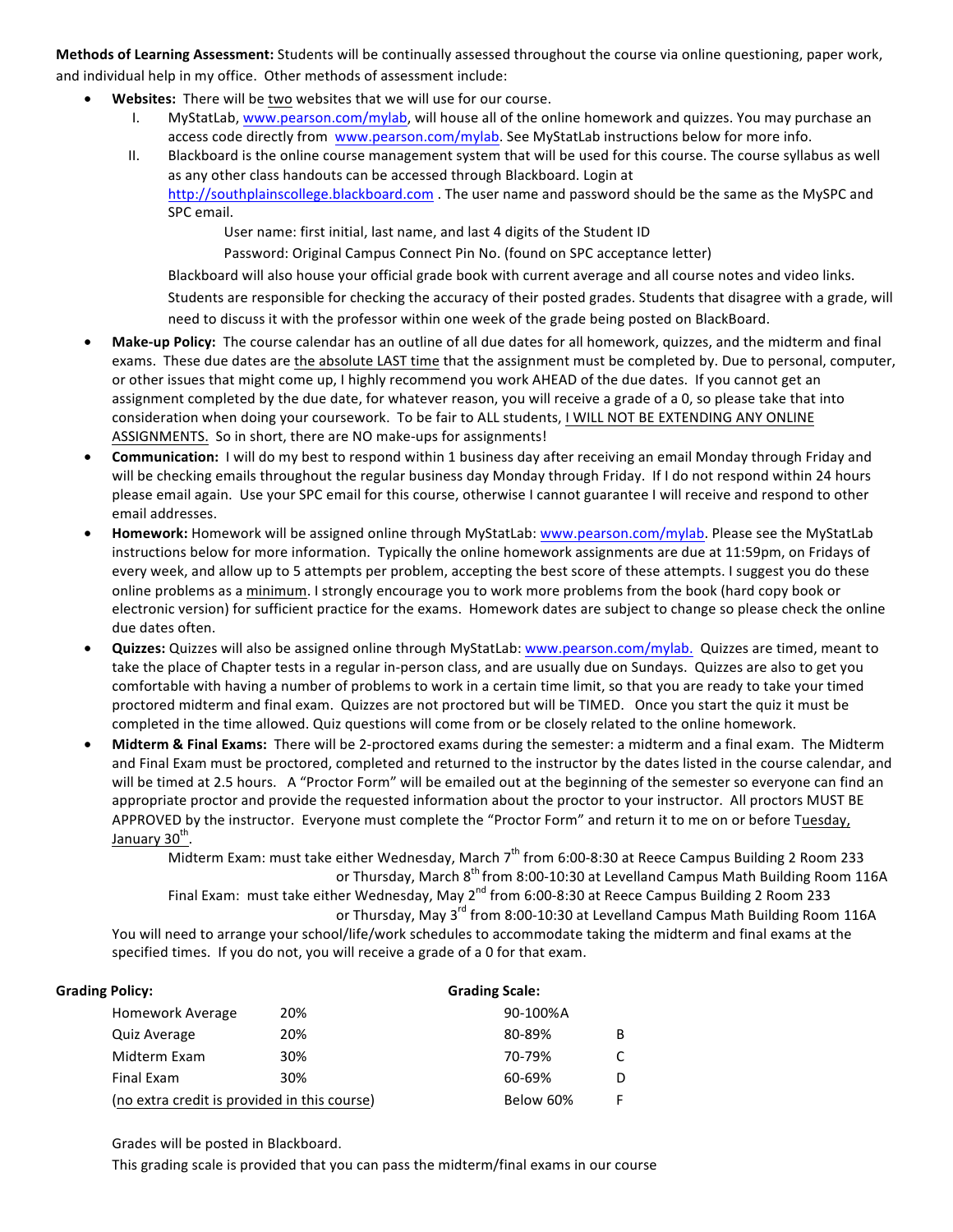Other Student Resources: You are expected to keep up with the schedule set forth by the due dates of the homework assignments and the exams. Reading the book is paramount along with practicing the homework assignments and work extra problems. Homework problems are available for practice through the assigned material, through the website's study plan, and at the end of each section in the book. A personal tutor can be a great aid, but just be sure that the tutoring is NOT DOING THE WORK FOR YOU. The student needs to be able to work the problems and understand the "why" behind what the tutor does, so that they can perform on the exams. The Texas Tech University Catalog states that students are expected to spend approximately two hours in preparation for each hour of lecture. If you need help, please ASK! I will not do your work for you but I am here to help. Here are some other good resources online:

- Your instructor is your first and BEST resource for any help!!!!
- Free online math videos at www.khanacademy.org, www.patrickjmt.com, www.mathtv.com
- Free tutoring is available in M116 on the Levelland campus. The schedule and hours of operation will be posted by the door of M116 and I will also post them on Blackboard when I get them.

**Religious Holy Days**: In accordance with Section 51.911, Texas Education Code, South Plains College will allow a student who is absent from class for the observance of a religious holy day to take an examination or complete an assignment scheduled for that day within seven (7) calendar days after the absence. Students are required to file a written notification of absence with each instructor within the first fifteen (15) days of the semester in which the absence will occur. Forms for this purpose are available in the Student Services Office along with instructions and procedures. "Religious holy days" means a holy day observed by a religion whose place of worship is exempt from property taxation under Section 11.20, Tax Code. (copied from current South Plains College catalog)

Equal Opportunity: South Plains College strives to accommodate the individual needs of all students in order to enhance their opportunities for success in the context of a comprehensive community college setting. It is the policy of South Plains College to offer all educational and employment opportunities without regard to race, color, national origin, religion, gender, disability, or age.

Disability Statement: Students with disabilities, including but not limited to physical, psychiatric, or learning disabilities, who wish to request accommodations in this class should notify the Disability Services Office early in the semester so that the appropriate arrangements may be made. In accordance with federal law, a student requesting accommodations must provide acceptable documentation of his/her disability to the Disability Services Office. For more information, call or visit the Disability Services Office at Levelland Student Health & Wellness Center 806-716-2577, Reese Center (also covers ATC) Building 8: 806-716-4675, Plainview Center Main Office: 806-716-4302 or 806-296-9611, or the Health and Wellness main number at 806-716-2529.

**Campus Concealed Carry - Texas Senate Bill - 11 (Government Code 411.2031, et al.) authorizes the carrying of a concealed** handgun in South Plains College buildings only by persons who have been issued and are in possession of a Texas License to Carry a Handgun. Qualified law enforcement officers or those who are otherwise authorized to carry a concealed handgun in the State of Texas are also permitted to do so. Pursuant to Penal Code (PC) 46.035 and South Plains College policy, license holders may not carry a concealed handgun in restricted locations. For a list of locations, please refer to the SPC policy at: (http://www.southplainscollege.edu/human\_resources/policy\_procedure/hhc.php).

Pursuant to PC 46.035, the open carrying of handguns is prohibited on all South Plains College campuses. Report violations to the College Police Department at 806-716-2396 or 9-1-1.

Sexual Misconduct Statement: As a faculty member, I am deeply invested in the well-being of each student I teach. I am here to assist you with your work in this course. If you come to me with other non-course-related concerns, I will do my best to help.

It is important for you to know that all faculty members are mandated reporters of any incidents of sexual misconduct. That means that I cannot keep information about sexual misconduct confidential if you share that information with me. Dr. Lynne Cleavinger, the Director of Health & Wellness, can advise you confidentially as can any counselor in the Health & Wellness Center. They can also help you access other resources on campus and in the local community. You can reach Dr. Cleavinger at 716-2563 or lcleavinger@southplainscollege.edu or go by the Health and Wellness Center. You can schedule an appointment with a counselor by calling 716-2529.